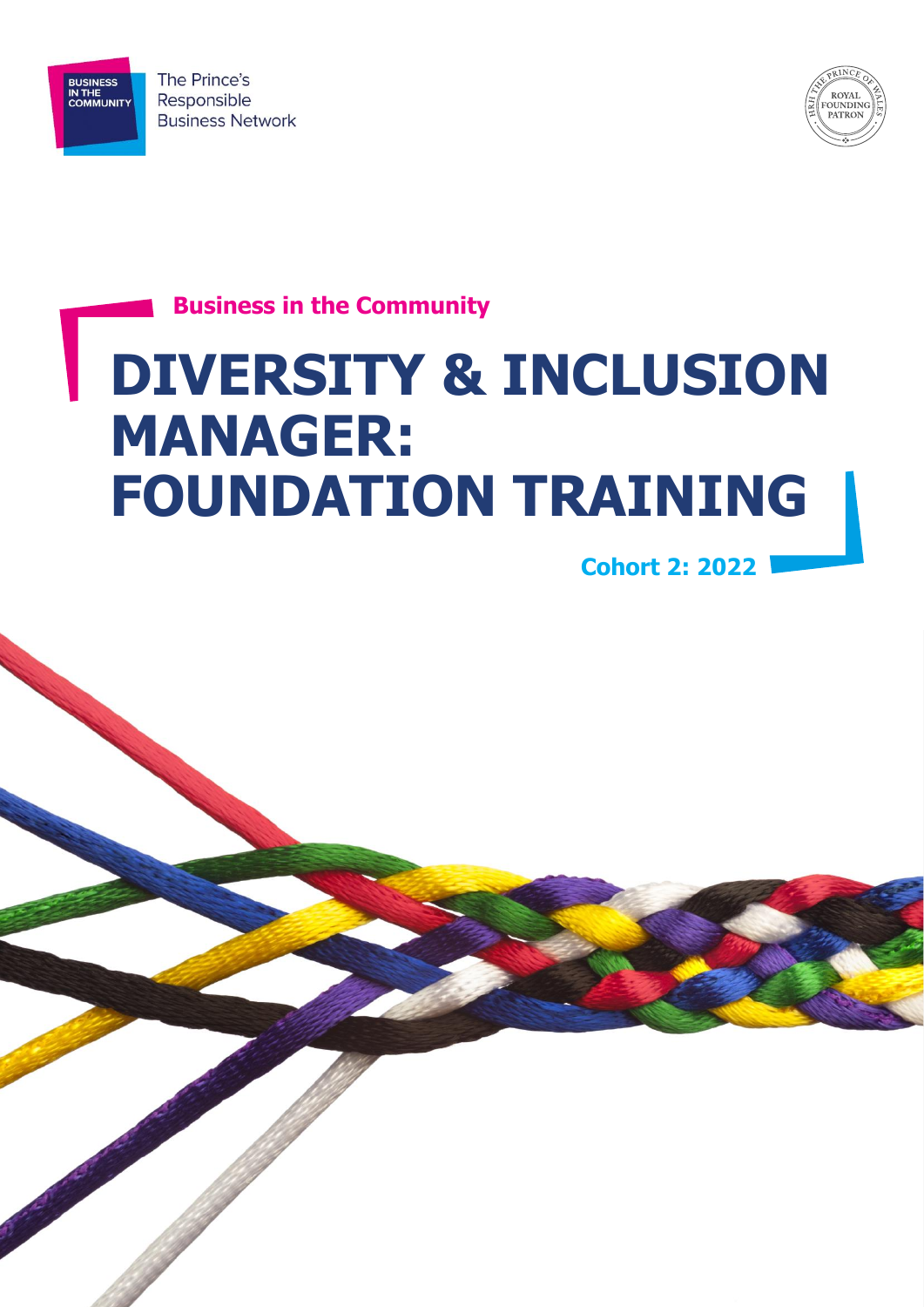

This six-day professional development programme has been designed with Business in the Community (BITC) advisory expertise with the input of EDI practitioners across different sectors. The course follows an intersectional approach to diversity & inclusion, aiming to give professionals with D&I responsibility a firm theoretical foundation, a strong understanding of the tools that can drive change and an appreciation of the skills they need to deliver work that creates genuine impact.

The course will be led by one of BITC's most experienced facilitators with different elements co-facilitated by experts from the advisory team; professionals from our member organisations will share their experience as guest speakers.

#### **This training will be of most benefit to participants:**



Who are responsible for their organisation's diversity, inclusion and equity activities as part of their day-to-day role.



Who may be new to this area of work or would like a refresh on the foundational knowledge and skills.

- Six full-day modules
- Delivered over six months
- Six x 45-minute blocks per module
- Pre-reading and materials to keep
- Leading practice case studies
- High energy, facilitated discussions
- Small interactive groups
- Delivered digitally

#### STRUCTURE KEY BENEFITS

- Obtain a strong, broad understanding of diversity and inclusion issues.
- Obtain the tools and framework needed manage diversity and inclusion strategies on a day-to-day basis.
- Build your capacity to deliver interventions with deep organisational buy-in that create meaningful change.
- Build a network of peers across different organisations to support your D&I career.



The Prince's **BUSINESS BUSINESS<br>IN THE<br>COMMUNITY** Responsible **Business Network**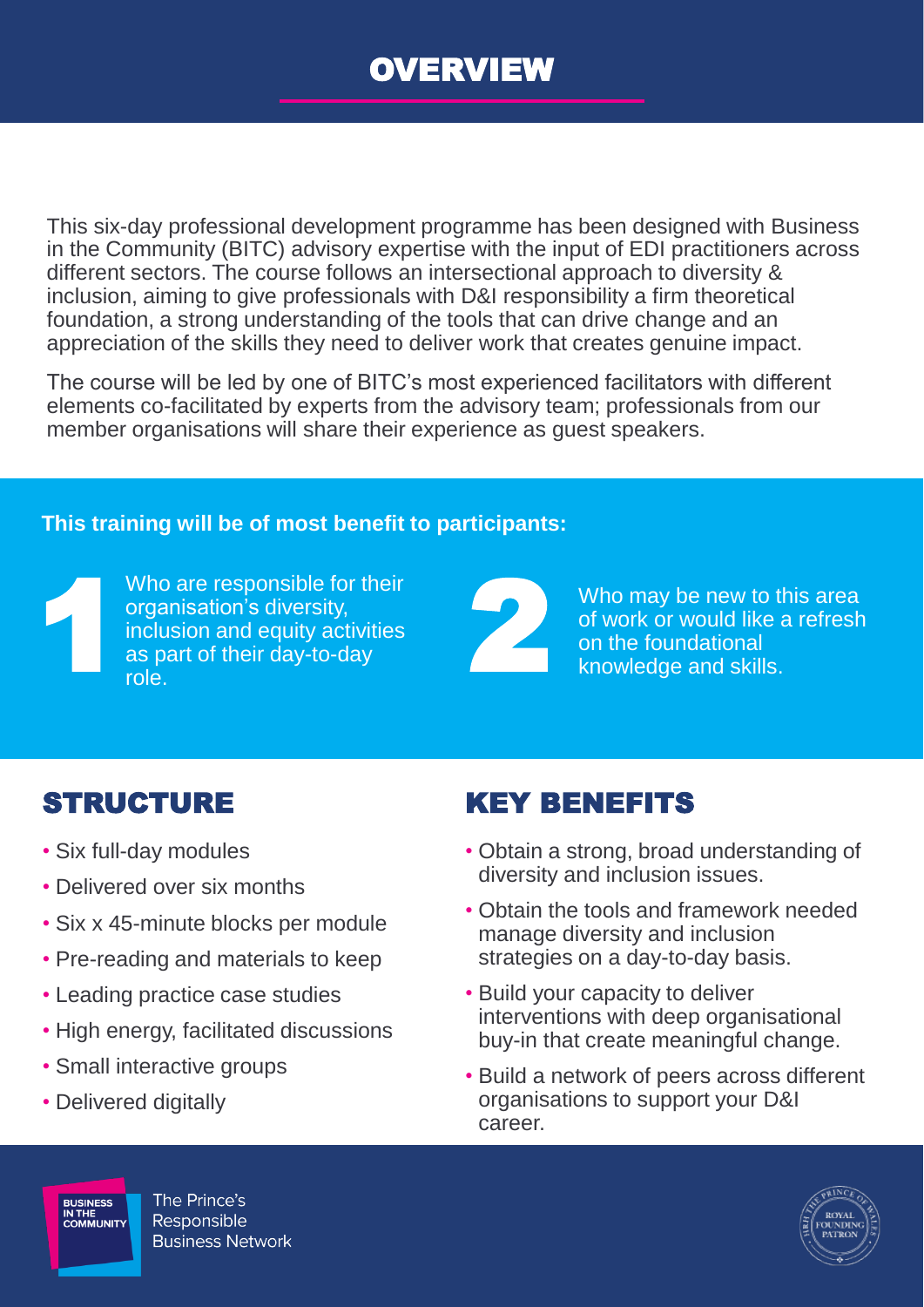# PROGRAMME FLOW





The Prince's Responsible **Business Network** 

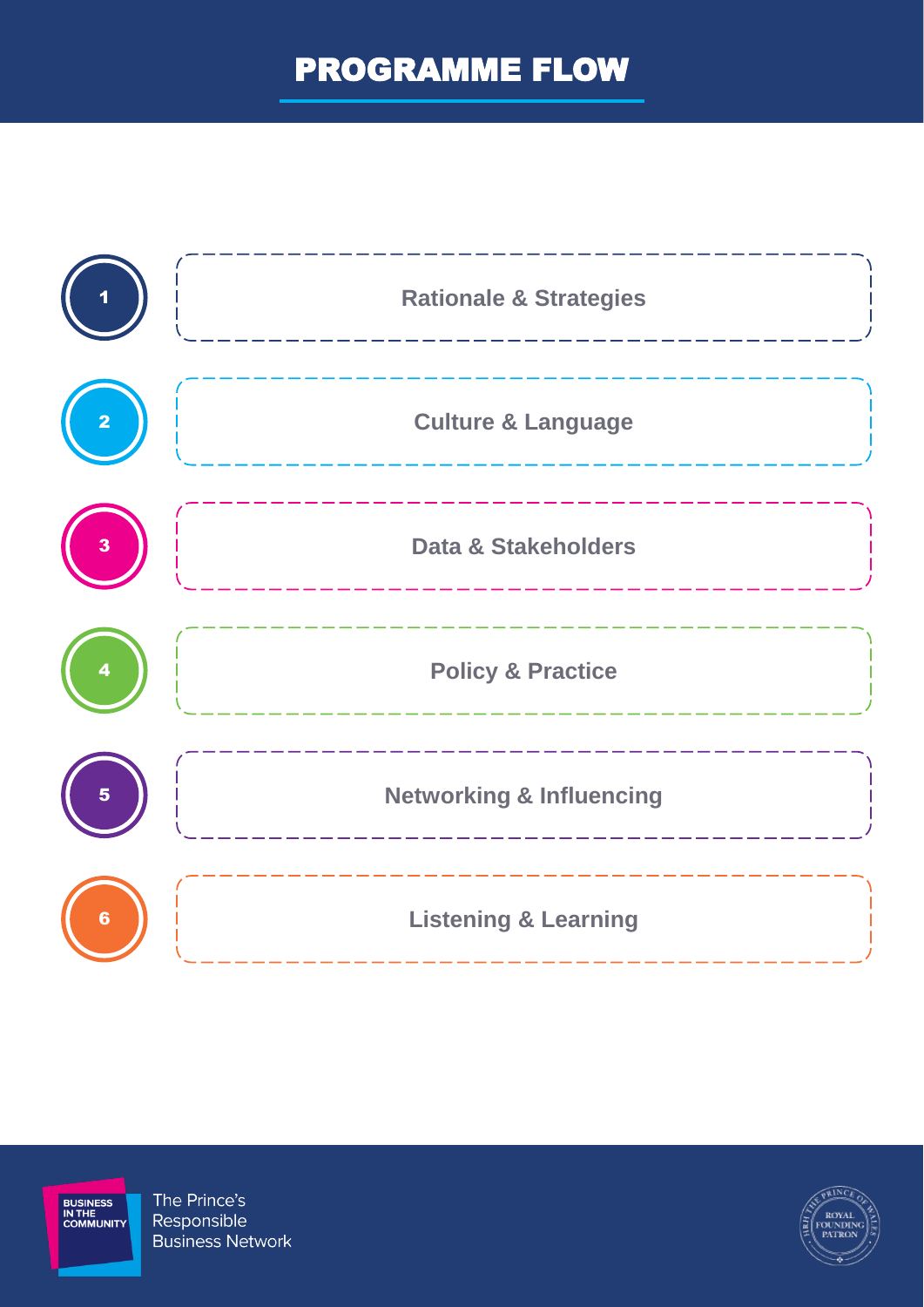# TRAINING CONTENT

**KNOWLEDGE** • Definitions and appropriate language • Business benefits of diversity & inclusion • 2010 equality act & Public sector equality duty • Key issues for each protected characteristic • Intersectional issues • Evidence based practice • The role of business as driver for social change • Critical views **GOVERNANCE** • Strategies that create impact • Prioritising your D&I issues • The place of steering groups and champions • Effective network groups **TOOLS** • Listening circles & focus groups • Impact assessments • Policy review & development • Data monitoring & target setting • Mentoring & sponsorship • Recruitment, progression & development • Staff training • Awards & benchmarking • Inclusive culture **SKILLS** • Facilitating workshops • Mapping & engaging stakeholders • Networking & influencing • Setting boundaries & building resilience

- Self care
- Peer support & on-going learning

**BUSINESS<br>IN THE<br>COMMUNITY** 

The Prince's Responsible **Business Network**